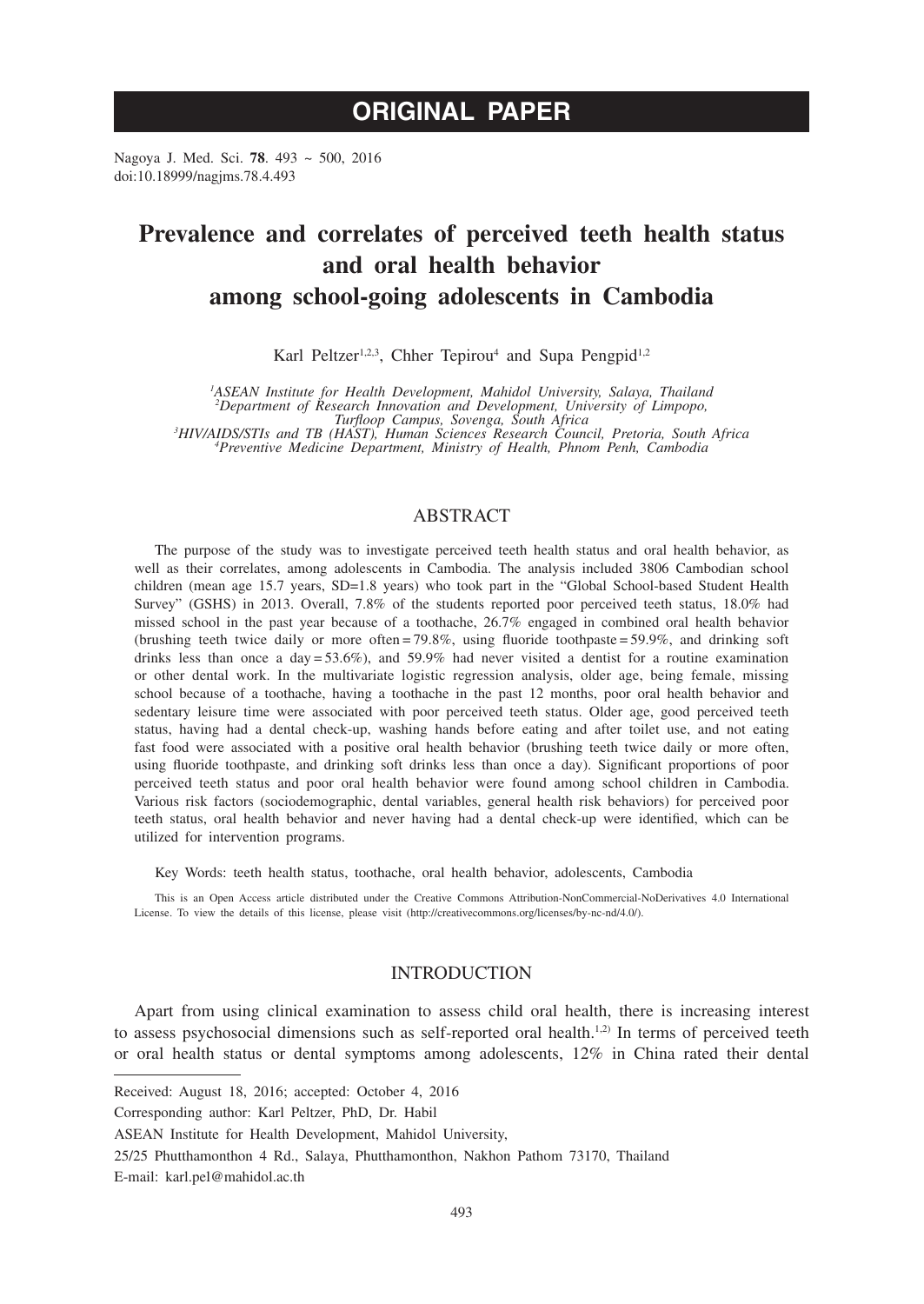health (teeth) as "poor" or "very poor",<sup>3)</sup> 23% in India reported that the state of their teeth was  $bad$ ,<sup>4)</sup> none of the surveyed children in rural districts Cambodia had healthy gums,<sup>5)</sup> and one in five in Sri Lanka rated their perceived oral health as poor.<sup>2)</sup> Further,  $41\%$  of adolescents in China,<sup>3)</sup> 69% in Lao People's Democratic Republic (PDR)<sup>6)</sup> and 68.6% in Cambodia reported a toothache during the previous 12 months.7) Factors associated with poor perceived teeth or oral health include 1) sociodemographic items such as being female,<sup>3)</sup> and low socioeconomic status;<sup>2,3)</sup> 2) dental variables, including having poor oral hygiene practices, $3$  caries, $4$  having gingivitis, $2$ awareness of oral illness,<sup>2)</sup> having a toothache,<sup>2)</sup> having bad breath,<sup>4)</sup> dissatisfaction with the look of their teeth,<sup>4)</sup> non-use of dental services,<sup>2)</sup> dental care visits,<sup>3,4)</sup> and feeling a need for dental health care,<sup>2)</sup> and 3) general health behaviors such as living a healthy lifestyle (general hygiene);<sup>3)</sup> having a high alcohol use,<sup>3)</sup> having poor dietary habits,<sup>3)</sup> and poor school performance.<sup>4)</sup>

In a "National Oral Health Survey" conducted in  $2011$ ,  $\delta$  a high prevalence of dental caries among children 15–17 years old (84.5%) was found in Cambodia.<sup>8)</sup> Various oral health behaviours such as dental hygiene, diet and preventive dental care visit have been identified as significant factors in the prevention of childhood caries.<sup>9,10)</sup> In Cambodia<sup>8</sup> and in the region different inadequate oral health behaviours among adolescents have been identified such as not brushing their teeth twice or more times a day (e.g., in China  $> 55\%^{3,11}$ ) and in four Southeast Asian countries 22.4%,<sup>12)</sup> and not using fluoridated toothpaste (e.g., in China  $52\% - 83\%^{3,11}$ ) and in Lao PDR 9%.<sup>6)</sup> Factors associated with oral health behavior (i.e., brushing teeth and using fluoride toothpaste) include female or male gender,  $1^{2-14}$  older age,<sup>13</sup> other health behaviors,<sup>12</sup> tobacco use,<sup>14)</sup> and general hygiene behavior.<sup>15)</sup> In terms of dental health care visits, a large proportion of adolescents had not visited a dentist in the past year, e.g.,  $74\%$  in China<sup>3,11)</sup> and in Lao PDR,  $42\%$  of the children had never consulted a dentist,<sup>6)</sup> Students who had never consulted a dentist were more likely having a lower socioeconomic status and engaged in infrequent tooth brushing.<sup>16)</sup>

Perceived oral or dental health status is an essential outcome measure in dentistry since it is related to dental care utilization and the understanding of different factors of perceived oral health status can be used to improve dental care utilization behavior.<sup>2)</sup> Little information exists about factors contributing to the oral health perception among adolescents in Southeast Asian countries.2) Since such oral health perceptions are influenced by sociocultural aspects, factors may be different in Cambodia than found in previous studies in other countries.<sup>1,2)</sup> Further, increased uptake of preventive oral health care in adolescents is paramount in achieving WHO's goal of oral self-care by 2020.17) In order to promote oral health care it is important to understand the current preventive oral health practices of adolescents and its influencing factors in Southeast Asian countries such as Cambodia.

Therefore, the aim of the investigation was to study perceived teeth health status and oral health behavior, as well as their correlates, among adolescents in Cambodia.

#### METHODS

This study included a secondary analysis of data from the 2013 "Global School-based Health Survey" (GSHS) from Cambodia.<sup>18)</sup> Details and data of the GSHS can be obtained online.<sup>18)</sup> A two-stage cluster sample design that selected schools and then classes was utilized to gather data to represent all pupils in grades 6 to 12 of Cambodia.<sup>19)</sup> Participants self-completed a questionnaire, which was supervised by trained research assistants.<sup>19)</sup>

The study proposal was approved by the "National Ethics Committee for Health Research, Ministry of Health" (No: 273 NECHR), Kingdom of Cambodia, and written informed consent and consent for publication was obtained from the pupils, parents and/or school authorities.<sup>19)</sup>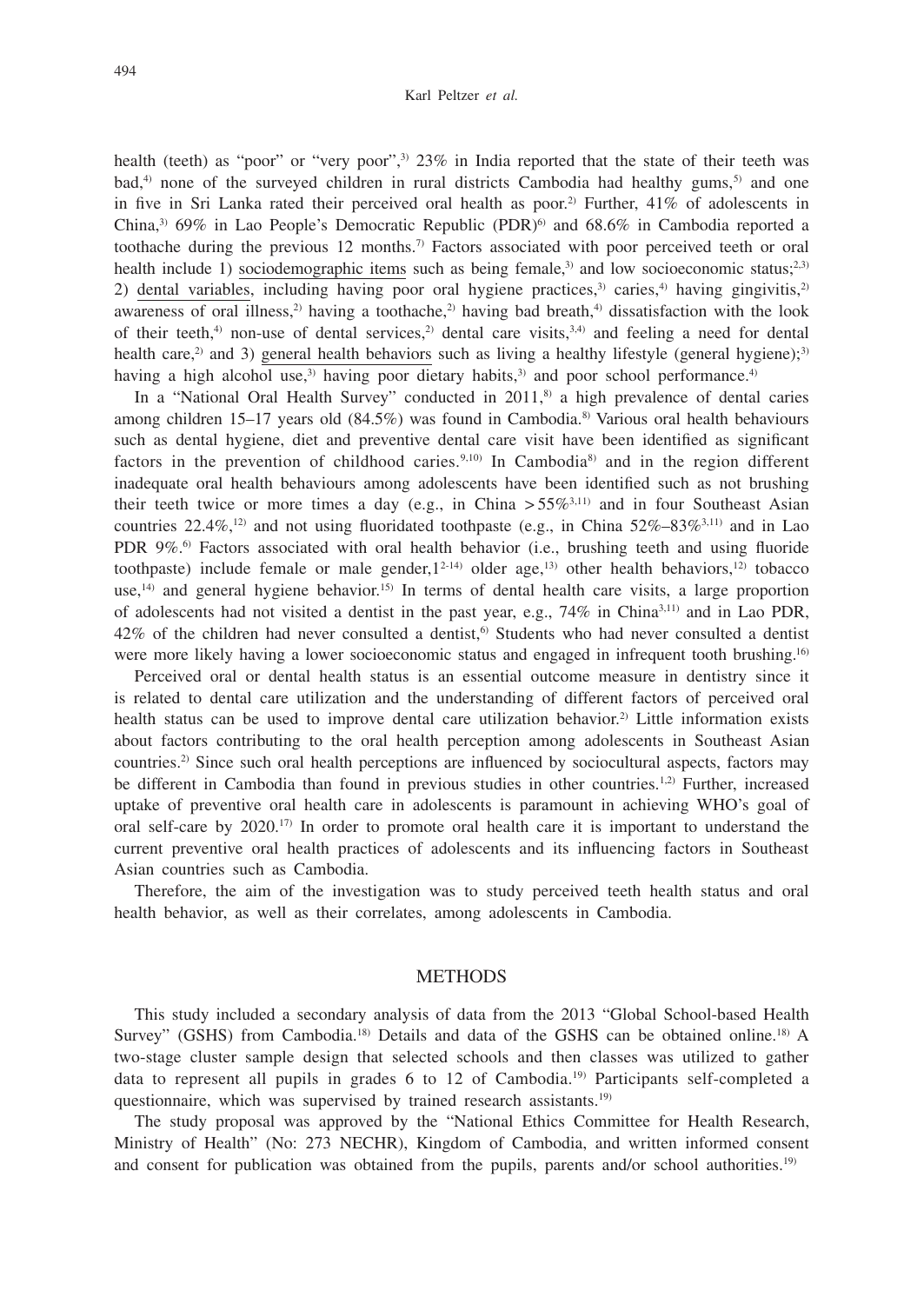### *Measures*

The study measures used were from the GSHS18) and are illustrated in Table 1. "Self-reported oral health describes how an individual perceives his/her own oral health and can be considered as an indicator of wellbeing."2) Poor perceived teeth and gum status were defined as responses of "poor" and "very poor". Oral health behavior was defined as a combination of brushing teeth twice or more daily, using fluoridated toothpaste, and the consumption of soft drinks less than once a day.13) Sufficient consumption of fruit was defined as at least 2 servings a day, and sufficient consumption of vegetable was defined as at least 3 servings a day.<sup>20)</sup> Positive oral

| Variables                          | Question                                                                                                                                                                                                                                         | Response options                                                                                                                                                            |
|------------------------------------|--------------------------------------------------------------------------------------------------------------------------------------------------------------------------------------------------------------------------------------------------|-----------------------------------------------------------------------------------------------------------------------------------------------------------------------------|
| Sociodemographics                  |                                                                                                                                                                                                                                                  |                                                                                                                                                                             |
| Age                                | "How old are you?"                                                                                                                                                                                                                               | $1=11$ years old or younger to $8=18$ years old<br>or older (coded as $1-4=13$ years or younger<br>to 14 years, $5-6=15$ to 16 years, and $7-8=17$<br>to 18 years or older) |
| <b>Sex</b>                         | "What is your sex?"                                                                                                                                                                                                                              | 1=Male, 2=Female (coded as $1=1$ and $2=0$ )                                                                                                                                |
| Hunger                             | "During the past 30 days, how often did you go hungry because<br>there was not enough food in your home?"                                                                                                                                        | 1=Never to 5=Always (coded as $1-3=0$<br>and $4 - 5 = 1$ )                                                                                                                  |
| Dental variables                   |                                                                                                                                                                                                                                                  |                                                                                                                                                                             |
| Perceived teeth<br>status          | "How would you describe the health of your teeth?"                                                                                                                                                                                               | 1=Excellent to $6=$ Very poor (coded as $1-4=0$<br>and $5-6=1$ )                                                                                                            |
| Perceived gum<br>status            | "How would you describe the health of your gums?"                                                                                                                                                                                                | 1=Excellent to 6=Very poor (coded as 1-4=0)<br>and $5-6=1$ )                                                                                                                |
| Dental symptoms                    | "During the past 12 months, did a toothache cause you to miss<br>classes or school?"                                                                                                                                                             | $1 = Yes$ , $2 = No$ (coded as $1 = 1$ and $2 = 0$ )                                                                                                                        |
|                                    | "During the past 12 months, how often did you have a<br>toothache or feel discomfort because of your teeth?"                                                                                                                                     | 1=Never to 5=Always (coded as $1-2$ =never<br>or rarely, $3$ =sometimes, and $4$ -5=mostly<br>or always)                                                                    |
| Dental check-up                    | "When was the last time you saw a dentist for a check-up,<br>exam, teeth cleaning, or other dental work?"                                                                                                                                        | 1=During the past 12 months to 4=Never<br>(coded as $1-3=0$ and $4=1$ )                                                                                                     |
| Oral health behavior               | "During the past 30 days, how many times per day did you<br>usually clean or brush your teeth?"                                                                                                                                                  | 1=I did not clean or brush my teeth during<br>the past 30 days to $6=4$ or more times per<br>day (coded as $1-3=0$ and $4-6=1$ )                                            |
|                                    | "Do you use toothpaste that contains fluoride?"                                                                                                                                                                                                  | $1 = Yes$ , $2 = No$ (codes as $1 = 1$ and $2 = 0$ )                                                                                                                        |
|                                    | "During the past 30 days, how many times per day did<br>you usually drink carbonated soft drinks, such as Coca<br>Cola, Pepsi, Fanta, 7-Up, Sprite, Mirinda, or Sarsi?"                                                                          | 1=I did not drink carbonated soft drinks<br>during the past 30 days to $7=5$ or more<br>times per day (coded as $1-3=0$ and $4-7=1$ )                                       |
| General health behavior            |                                                                                                                                                                                                                                                  |                                                                                                                                                                             |
| General hygiene<br>behavior        | "During the past 30 days, how often did you wash your hands<br>before eating?"                                                                                                                                                                   | $1 =$ Never to $5 =$ Always<br>(coded $1-4=0$ and $5=1$ )                                                                                                                   |
|                                    | "During the past 30 days, how often did you wash your hands<br>after using the toilet or latrine?"                                                                                                                                               | 1=Never to 5=Always<br>$(coded 1-4=0 and 5=1)$                                                                                                                              |
|                                    | "During the past 30 days, how often did you use soap when<br>washing your hands?"                                                                                                                                                                | $1 =$ Never to $5 =$ Always<br>$(coded 1-4=0 and 5=1)$                                                                                                                      |
| Dietary behavior                   | "During the past 30 days, how many times per day did you<br>usually eat fruit, such as bananas?"                                                                                                                                                 | $1=I$ did not eat fruit during the past 30 days<br>to $7=5$ or more times per day (coded as<br>$1 - 3 = 0$ and $4 - 7 = 1$ )                                                |
|                                    | "During the past 30 days, how many times per day did you<br>usually eat vegetables, such as water spinach?"                                                                                                                                      | $1 = I$ did not eat vegetables during the past 30<br>days to $7=5$ or more times per day (coded as<br>$1-4=0$ and $5-7=1$ )                                                 |
|                                    | "During the past 7 days, on how many days did you eat food<br>from a fast food restaurant, such as KFC?"                                                                                                                                         | $1=0$ days to 8=7 days (coded as $1=0$ and<br>$2 - 8 = 1$                                                                                                                   |
| Current cigarette<br>smoking       | "During the past 30 days, on how many days did you smoke<br>cigarettes?"                                                                                                                                                                         | $1=0$ days to 7=All 30 days (coded as $1=0$<br>and $2 - 7 = 1$ )                                                                                                            |
| Current other<br>tobacco use       | "During the past 30 days, on how many days did you use<br>any other form of tobacco, such as chewing tobacco leaves?"                                                                                                                            | $1=0$ days to 7=All 30 days (coded as $1=0$<br>and $2 - 7 = 1$ )                                                                                                            |
| Current alcohol use                | "During the past 30 days, on how many days did you have at<br>least one drink containing alcohol?"                                                                                                                                               | $1=0$ days to 7=All 30 days (coded as $1=0$<br>and $2 - 7 = 1$ )                                                                                                            |
| Leisure time<br>sedentary behavior | "How much time do you spend during a typical or usual day<br>sitting and watching television, playing computer games,<br>talking with friends, or doing other sitting activities, such as<br>playing games or talking on the phone or computer?" | 1=Less than 1 hour per day to 6=More than<br>8 hours per day (coded as $1-2=0$ and $3-6=1$ )                                                                                |

**Table 1** Variable descriptions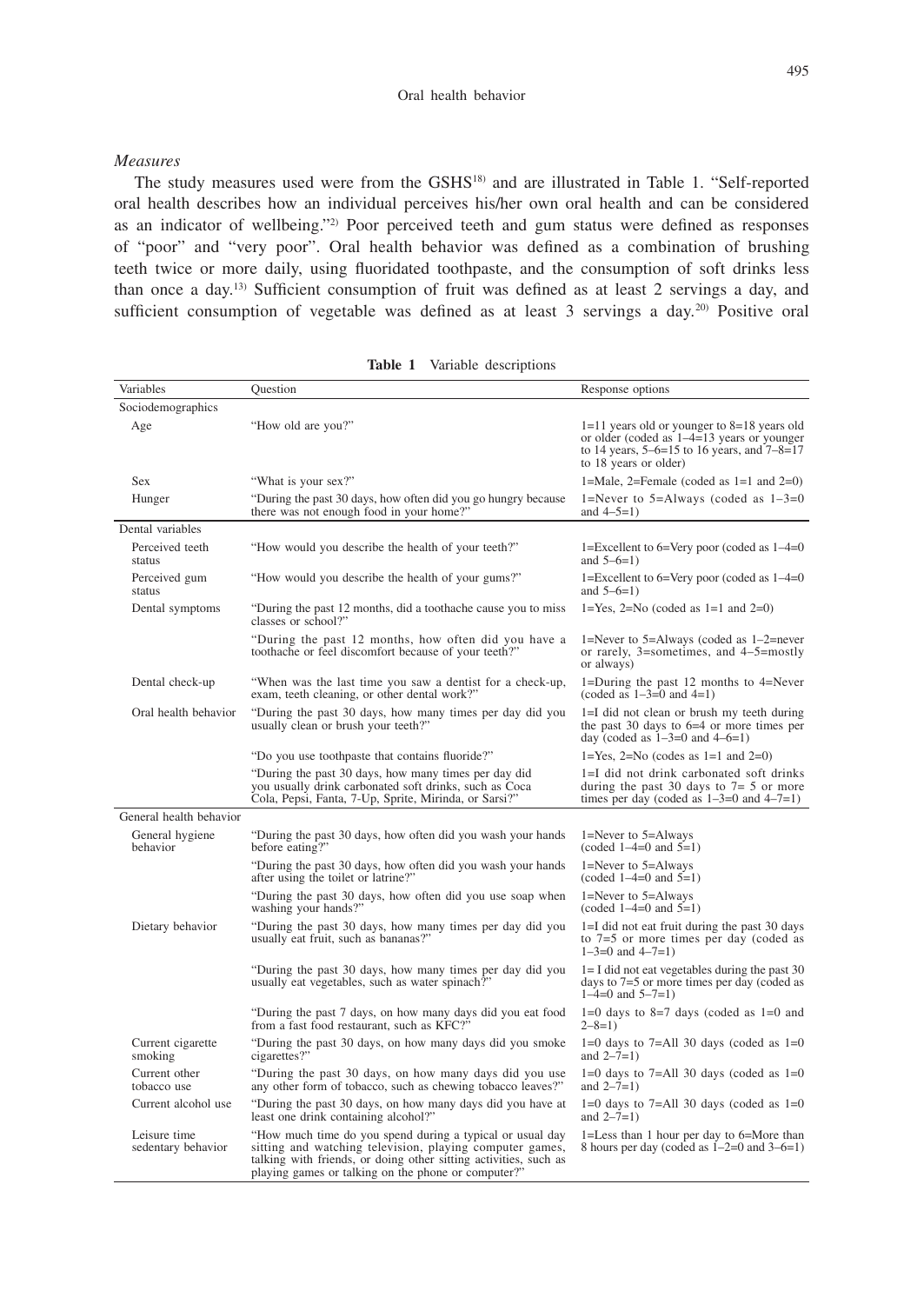health behavior was defined as a combination of twice or more times tooth brushing daily, using fluoridated toothpaste, and drinking soft drinks less than once a day.<sup>13)</sup> (see Table 1).

## *Data analysis*

Using STATA software version 13.0 (Stata Corporation, College Station, Texas, USA), the data were analyzed while taking into account the sampling design. Frequencies, percentages, means and standard deviations were used to describe the sample. Multivariate logistic regression was used to estimate the impact of independent variables (sociodemographic, dental and general health variables) on dental indicators (poor teeth status, oral health behavior, and never dental check-up; binary dependent variables). In the results, weighted percentages are reported. A p-value of less than 5% was used to indicate statistical significance. Both the p-value and the reported 95% confidence intervals are adjusted for the multistage stratified cluster sample design of the survey.

| Variable                                 | Sample<br>N $(\% )$ | Poor teeth<br>health status<br>N $(\% )$ | Oral health<br>behavior<br>N $(\% )$ | Never dental<br>check-up<br>N $(\% )$ |
|------------------------------------------|---------------------|------------------------------------------|--------------------------------------|---------------------------------------|
| Sociodemographics                        |                     |                                          |                                      |                                       |
| All                                      | 3,806               | 340 (7.8)                                | 1,015(26.7)                          | 2,160 (59.9)                          |
| Age in years                             |                     |                                          |                                      |                                       |
| $\leq 13 - 14$                           | 1,184(33.0)         | 50(4.1)                                  | 284 (23.3)                           | 696 (54.7)                            |
| $15 - 16$                                | 1,161(33.4)         | 83 (6.7)                                 | 278 (25.6)                           | 677(61.1)                             |
| $17-18$ or older                         | 1,453(33.6)         | 205(13.7)                                | 451 (31.2)                           | 87.2 (63.8)                           |
| <b>Sex</b>                               |                     |                                          |                                      |                                       |
| Female                                   | 2,003(52.3)         | 202(9.3)                                 | 562 (27.3)                           | 1,125 (59.6)                          |
| Male                                     | 1,791 (47.7)        | 136(7.3)                                 | 450 (26.2)                           | 1,027(60.1)                           |
| Hungry (mostly/always)                   | 230(6.3)            | 28 (11.5)                                | 42 (18.8)                            | 130 (59.0)                            |
| Dental variables                         |                     |                                          |                                      |                                       |
| Teeth (poor status)                      | 340 (8.3)           |                                          | 70 (17.9)                            | 211 (65.9)                            |
| Gum (poor status)                        | 301(7.8)            | 164(53.1)                                | 67(20.8)                             | 192(68.0)                             |
| Missed school because of a toothache     | 669 (18.0)          | 134 (18.4)                               | 150(24.0)                            | 340 (52.3)                            |
| Toothache (in the past 12 months)        |                     |                                          |                                      |                                       |
| Never or rarely                          | 2,202 (58.8)        | 85(3.5)                                  | 638 (29.0)                           | 1,270(61.6)                           |
| Sometimes                                | 1,445 (37.7)        | 199 (13.0)                               | 347 (24.0)                           | 809 (58.6)                            |
| Mostly or always                         | 141(3.5)            | 54 (34.5)                                | 23(14.4)                             | 73 (50.6)                             |
| Dental check-up (never)                  | 2,160 (59.9)        | 211(9.0)                                 | 543 (24.8)                           |                                       |
| Brush teeth 2 or more times/day          | 3,151 (79.8)        | 254 (7.4)                                |                                      | 1,725(57.3)                           |
| Uses fluoride toothpaste                 | 2,335 (59.9)        | 161(5.8)                                 |                                      | 1,251 (55.7)                          |
| Soft drinks less than once a day         | 2,078 (53.6)        | 219 (9.4)                                | $\overline{\phantom{0}}$             | 1,250(64.0)                           |
| Oral health behavior index               | 1,015(26.7)         | 70(5.6)                                  |                                      | 543 (55.8)                            |
| General health behaviors                 |                     |                                          |                                      |                                       |
| Washing hands before eating (always)     | 1,506 (39.5)        | 109(6.9)                                 | 484 (32.2)                           | 828 (59.1)                            |
| Washing hands after toilet (always)      | 1,926 (48.7)        | 176 (8.2)                                | 593 (31.1)                           | 1,029(57.1)                           |
| Using soap when washing hands (always)   | $1,276$ $(31.5)$    | 93(6.5)                                  | 384 (29.9)                           | 645 (53.6)                            |
| Fruits: 2 or more servings/day           | 862 (21.6)          | 60(7.0)                                  | 179(20.1)                            | 418 (51.2)                            |
| Vegetables: 3 or more servings/day       | 500 (11.9)          | 25(3.7)                                  | 141 (26.7)                           | 231 (47.7)                            |
| Fast food: 1 or more times a week        | 974 (21.9)          | 56 $(6.0)$                               | 205 (19.8)                           | 402 (44.8)                            |
| Current alcohol use                      | 411 (9.8)           | 57 (13.3)                                | 93(23.1)                             | 224 (55.8)                            |
| Current tobacco use                      | 127(3.6)            | 17(11.2)                                 | 25(21.3)                             | 67(55.0)                              |
| Sedentary leisure time (3 or more hours) | 552 (12.0)          | 82 (14.3)                                | 119 (21.6)                           | 296 (58.7)                            |

**Table 2** Sample characteristics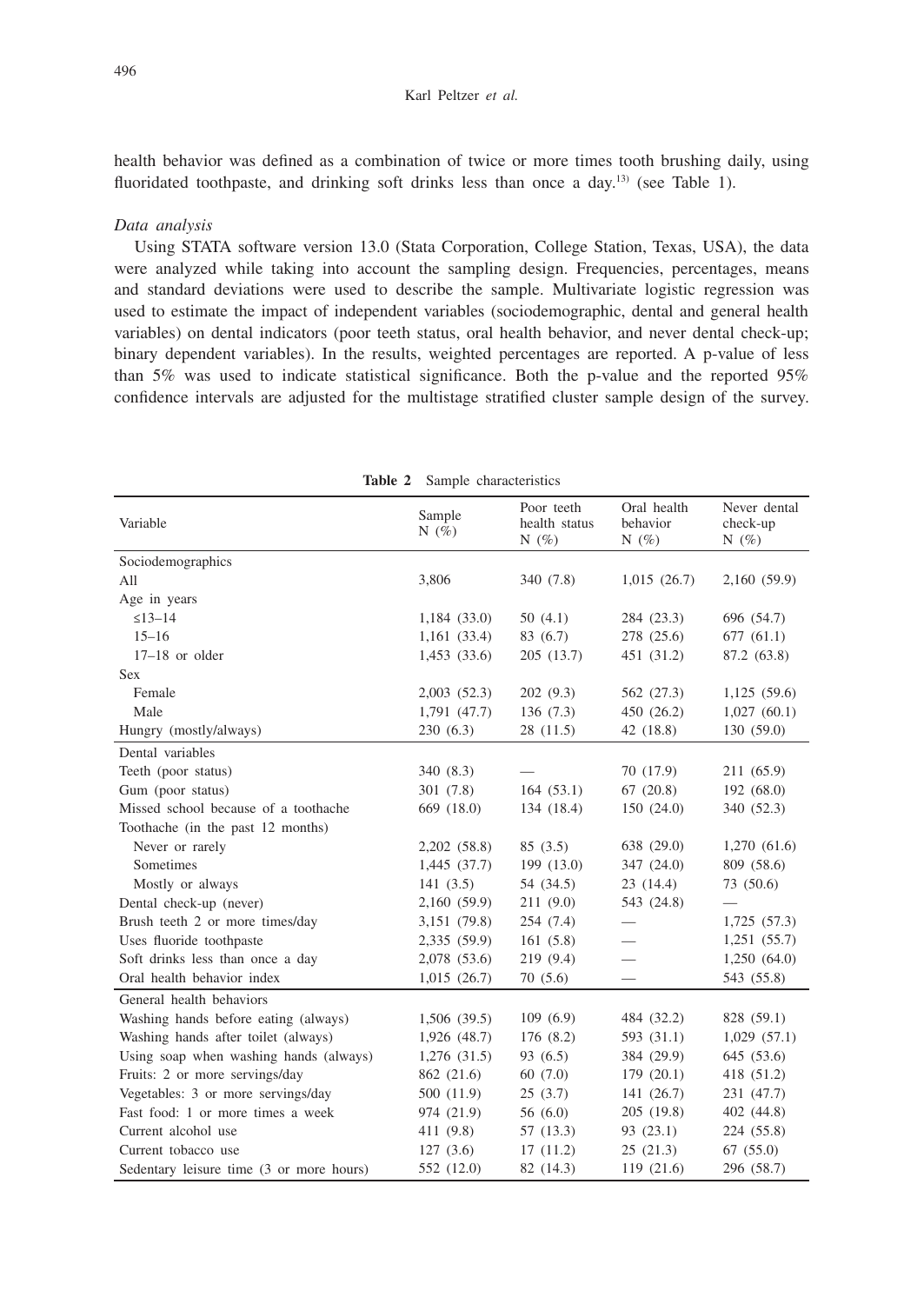## RESULTS

#### *Sample characteristics*

The total sample included 3806 students who had a mean age of 15.7 years (SD=1.8 years), of which 47.7% were girls and 52.3% were boys. The data were collected in 2013, and the overall response rate was 85%. Overall, 8.3% of the students reported poor perceived teeth status, 26.7% engaged in oral health behavior (brushing teeth twice or more often daily=79.8%, using fluoride toothpaste=59.9% and drinking soft drinks less than once a day=53.6%), and 59.9% never visited a dentist for a routine examination or other dental work. Furthermore, 7.8% of students reported poor perceived gums status, 18.0% had missed school in the past year because of a toothache, and 3.5% mostly or always had a toothache in the past 12 months (see Table 2).

*Associations with dental indicators (self-reported teeth status, positive oral health behavior and dental service utilization)*

In the multivariate logistic regression analysis, sociodemographic factors (older age and being female), dental variables (missed school because of toothache; sometimes, mostly or always

| Variable                                         | Poor perceived teeth<br>health status<br>AOR (95% CI) | Oral health behavior<br>AOR (95% CI) | Never dental<br>check-up<br>AOR (95% CI) |
|--------------------------------------------------|-------------------------------------------------------|--------------------------------------|------------------------------------------|
| Sociodemographics                                |                                                       |                                      |                                          |
| Age in years                                     |                                                       |                                      |                                          |
| $\leq 13 - 14$                                   | 1 (Reference)                                         | 1 (Reference)                        | 1 (Reference)                            |
| $15 - 16$                                        | $1.43(0.83 - 2.45)$                                   | $1.10(0.81 - 1.51)$                  | $1.34$ $(1.01-1.77)*$                    |
| $17-18$ or older                                 | 3.40 $(2.69 - 4.31)$ ***                              | $1.52$ $(1.10-2.10)*$                | $1.40(1.02 - 1.92)^*$                    |
| <b>Sex</b>                                       |                                                       |                                      |                                          |
| Female                                           | 1 (Reference)                                         | 1 (Reference)                        | 1 (Reference)                            |
| Male                                             | $0.65$ $(0.42 - 0.99)$ *                              | $0.92(0.76 - 1.11)$                  | $0.98(0.82 - 1.17)$                      |
| Hungry (mostly/always)                           | $1.55(0.95-2.53)$                                     | $0.76$ $(0.43-1.34)$                 | $1.03(0.63 - 1.68)$                      |
| Dental variables                                 |                                                       |                                      |                                          |
| Perceived poor teeth status                      |                                                       | $0.65$ $(0.45-0.94)$ *               | $1.06(0.81-1.40)$                        |
| Perceived poor gum status                        |                                                       | $0.86$ $(0.53-1.38)$                 | $1.52$ $(1.09-2.13)*$                    |
| Missed school because of a toothache             | $1.79$ $(1.31-2.44)$ ***                              | $0.98(0.65 - 1.47)$                  | $0.69$ $(0.54 - 0.88)$ **                |
| Toothache (past 12 months)                       |                                                       |                                      |                                          |
| Never or rarely                                  | 1 (Reference)                                         | 1 (Reference)                        | 1 (Reference)                            |
| Sometimes                                        | $3.85$ $(2.26 - 6.55)$ ***                            | $0.83$ $(0.66-1.06)$                 | $0.83$ $(0.70-0.99)*$                    |
| Mostly or always                                 | $10.75(6.02 - 19.19)$ ***                             | $0.56(0.30-1.06)$                    | $0.74(0.44 - 1.32)$                      |
| Dental check-up (never)                          | $1.28(0.93 - 1.75)$                                   | $0.67$ $(0.54 - 0.82)$ ***           |                                          |
| Oral health behavior index                       | $0.58$ $(0.42 - 0.80)$ **                             |                                      | $0.66$ $(0.53-0.82)$ ***                 |
| General health behaviors                         |                                                       |                                      |                                          |
| Washing hands before eating (always)             | $0.77(0.54 - 1.11)$                                   | $1.35(1.03-1.75)^*$                  | $1.20(0.97-1.48)$                        |
| Washing hands after toilet (always)              | $1.35(0.97-1.88)$                                     | $1.24$ $(1.04-1.47)$ <sup>*</sup>    | $0.83$ $(0.73-0.96)$ *                   |
| Using soap when washing hands (always)           | $0.79(0.51-1.24)$                                     | $0.96(0.73-1.26)$                    | $0.66$ $(0.49 - 0.88)$ **                |
| Fruits: 2 or more servings/day                   | $0.95(0.59-1.52)$                                     | $0.64$ $(0.51-0.80)$ ***             | $0.75(0.60-0.93)^*$                      |
| Vegetables: 3 or more servings/day               | $0.58$ $(0.33-1.04)$                                  | $1.13(0.88 - 1.46)$                  | $0.73$ $(0.55-0.97)$ *                   |
| Fast food: 1 or more times a week                | $0.70(0.46 - 1.07)$                                   | $0.62$ $(0.46 - 0.83)$ **            | $0.50$ $(0.40-0.62)$ ***                 |
| Current alcohol use                              | $1.29(0.81 - 2.06)$                                   | $0.83$ $(0.59-1.11)$                 | $0.82$ $(0.57-1.18)$                     |
| Current tobacco use                              | $1.43(0.56-3.64)$                                     | $0.91(0.45 - 1.82)$                  | $1.20(0.90-1.96)$                        |
| Sedentary leisure time (3 or more hours sitting) | $1.96$ $(1.23 - 3.13)$ **                             | $0.76$ $(0.53-1.10)$                 | $1.01(0.78-1.31)$                        |

**Table 3** Associations between sociodemographic factors, dental variables, general health behaviors and oral health status and behavior among school-going adolescents from Cambodia, 2013

AOR=Adjusted Odds Ratio; CI=Confidence Interval; \*\*\*P<0.001; \*\*P<0.01; \*P<0.05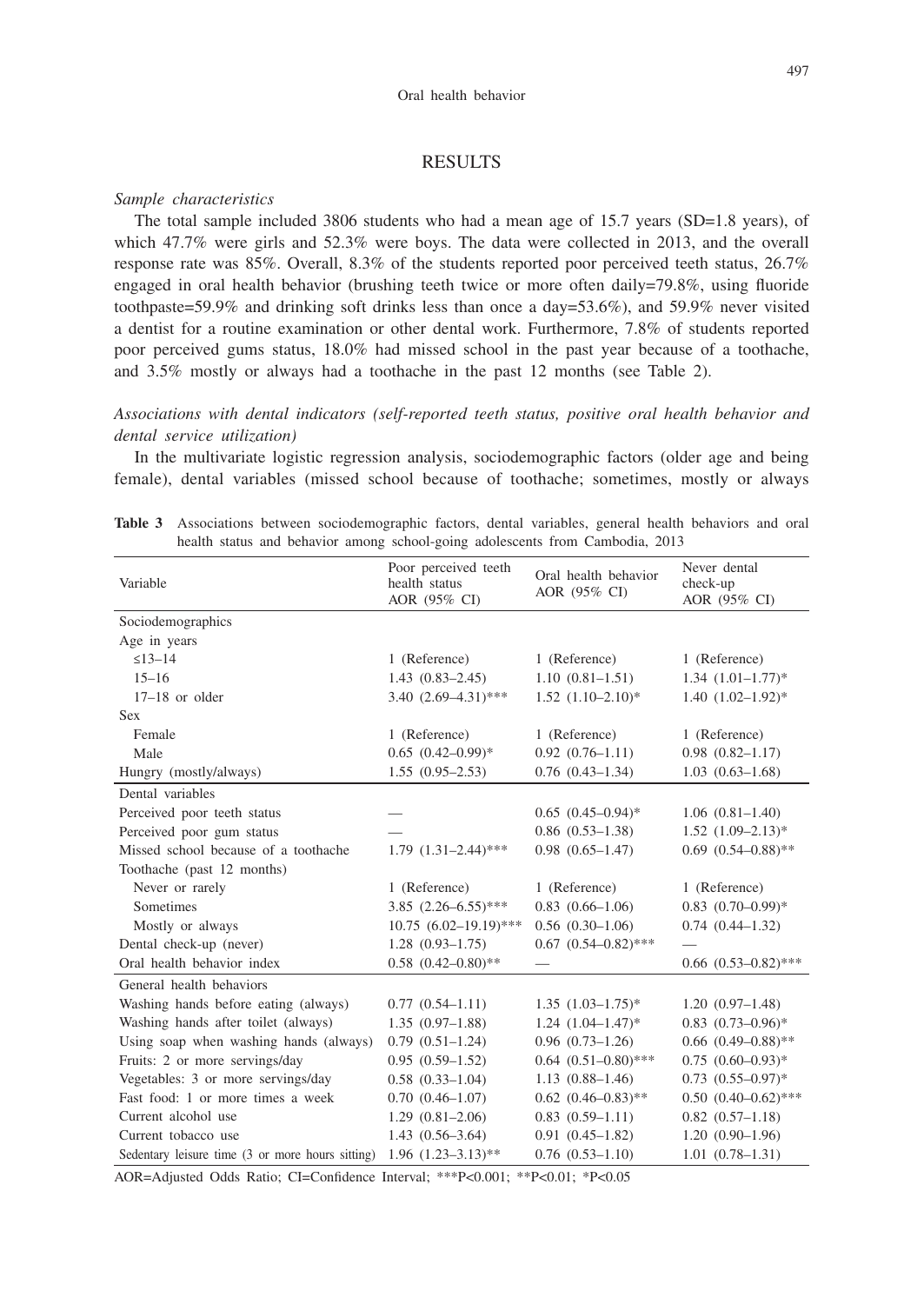#### Karl Peltzer *et al.*

having toothache in the past 12 months; and poor oral health behavior) and general health behaviors (sedentary leisure time) were found to be associated with poor perceived teeth status. Furthermore, older age, good perceived teeth status, having had a dental check-up, and general health behaviors (washing hands before eating, washing hands after toilet use, not eating fast food) were associated with a positive oral health behavior (brushing teeth twice or more, using fluoride toothpaste, and drinking soft drinks less than once a day). Eating two or more servings of fruits a day was negatively associated with oral health behavior. Regarding "never having had a dental check-up", associations were found with older age, dental variables (poor perceived gum status, not having missed school because of toothache, not having toothache in the past 12 months, and poor oral health behavior) and general health behaviors (poor hygiene behavior in terms of not always washing hands with soap and washing hands after toilet, inadequate fruit and vegetable consumption, and not having had fast food) (see Table 3).

# **DISCUSSION**

The study investigated the prevalence and correlates of dental indicators (self-reported teeth status and positive oral health care behavior) in a nationally representative sample of school-going pupils in Cambodia. Compared with previous studies among adolescents on perceived oral health status in Asia, $2.46$ ) this study found that students rated their oral health status better than students in those previous studies. Compared with the reported dental symptoms (toothache, missing school because of toothache) in this study, a previous study in China<sup>3)</sup> found similar rates of reported toothaches, a local study in Cambodia<sup>7</sup> found a higher prevalence of toothaches, and a study in Lao PDR<sup>6)</sup> reported higher rates of toothache and absenteeism from school because of a toothache. Nevertheless, these findings should be of concern to educators as children may be distracted or absent from school due to dental pain. This investigation found that older adolescents and being female were correlated with poor perceived teeth health status, as was also found in a previous study.<sup>3)</sup> Contrary to some previous studies,<sup>2,3)</sup> this investigation did not find a correlation between low socioeconomic status (here assessed as experiencing hunger) and poor perceived oral health status. Furthermore, in accordance with previous studies,  $2,4$ ) this study found that experiencing a toothache and missing school because of a toothache were associated with poor perceived teeth or oral health status. This finding confirms that school children assess their teeth or oral health status based on oral symptoms.<sup>2,16)</sup> Unlike some previous investigations that found either a positive or negative correlation between dental attendance and perceived poor oral health,<sup>2-4)</sup> this investigation did not find any correlation between never attending a dental check-up and poor perceived teeth or oral health status. Poor oral health behavior was also associated with poor perceived teeth or oral health status, as found in previous studies.<sup>3)</sup> Regarding general health behaviors, this study found an association between sedentary leisure time and poor perceived teeth status. While another study<sup>3)</sup> also found a positive association of poor perceived oral health status with other health risk behaviors, such as high alcohol use, poor dietary habits, oral hygiene practices,<sup>3)</sup> this study did not find such an association.

Regarding specific oral hygiene behavior, this study found that 79.8% had brushed their teeth at least twice a day (96% once or more times a day), which was a little lower than that reported in the last Cambodian "National Oral Health Survey" in 2011.<sup>8)</sup> The prevalence of having used fluoride toothpaste (59.9%) was much lower (98.5%) than that in the last Cambodian "National Oral Health Survey" in 2011.8) However, the prevalence of brushing teeth at least twice per day and/or using fluoride paste in this study was higher than that in several other previous studies in Asia  $3,11,12$  and similar to a study among Lao PDR school children.<sup>6)</sup> The low use of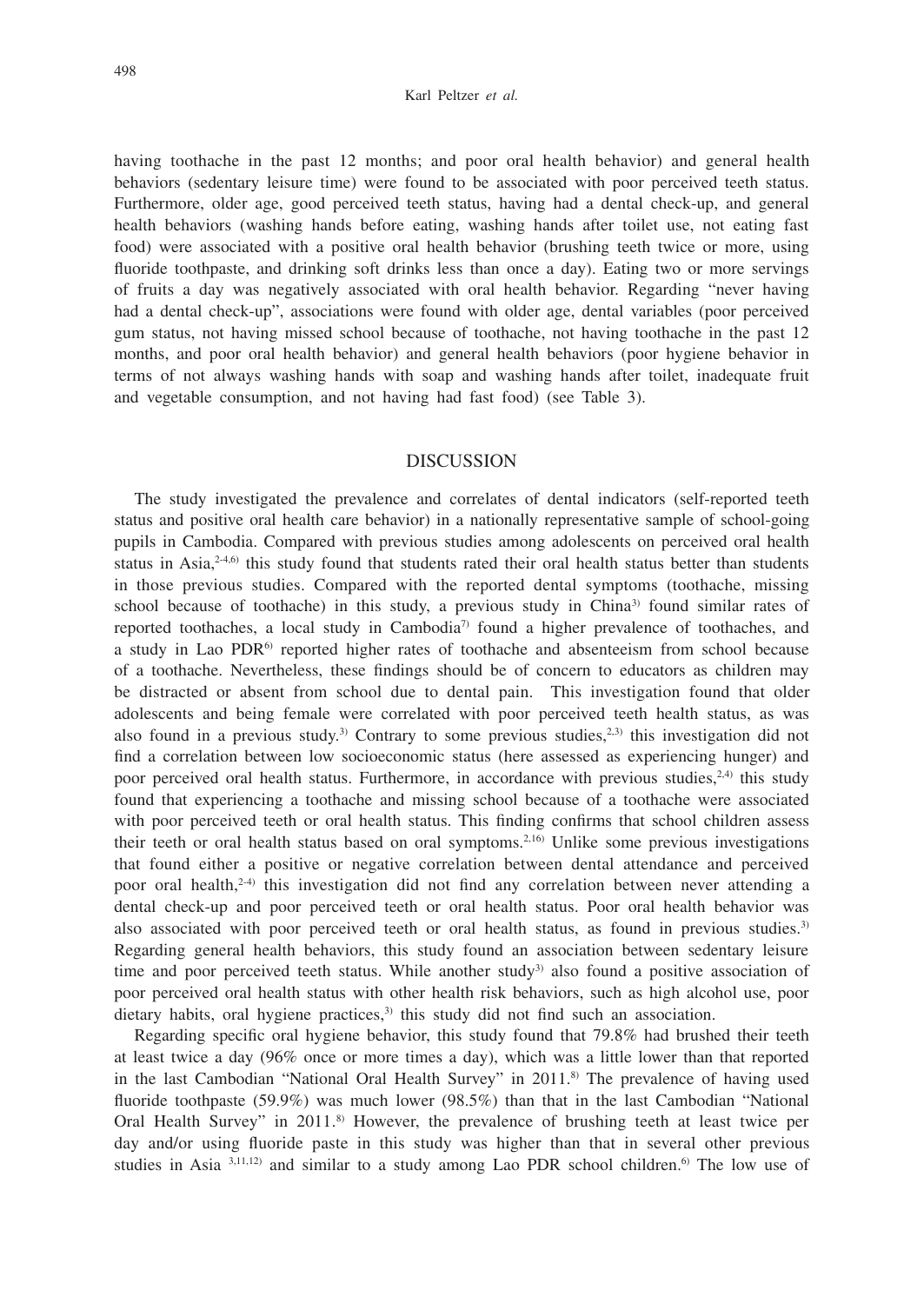fluoride toothpaste in this study may be attributed to insufficient awareness (29.6% reported not knowing whether the toothpaste they used contains fluoride) and the lack of accessibility and affordability. Moreover, this study found a combined oral health behavior prevalence (brushing teeth twice or more often daily, using fluoride toothpaste and drinking soft drinks less than once a day) of 26.7%, which was higher than that in a previous study in Nigeria, where only 8% of the school children engage in oral self-care as recommended (a combination of brushing teeth at least twice daily, using fluoridated toothpaste, and limited intake of sugary snacks).13) Combination approaches, i.e., brushing teeth with fluoridated toothpaste and limiting intake of refined carbohydrate, need to be more emphasized for successful oral health behavior interventions in children.13)

This study found that a high proportion (59.9%) of adolescents had never visited a dentist for a routine examination or other dental work, which was higher or similar to previous studies.3,6,11,13,16) The lack of dental visits in this study may be explained by high cost, a lack of knowledge, a lack of oral health importance conveyed by parents, and limited access to dental services in the low-income country Cambodia.<sup>16)</sup> In line with previous investigations, $16,21,22$  this study found associations between not having toothache, poor oral health behavior and never having been to a dental check-up. This finding may be explained by a pattern seen in low-income settings, where dental care visits are initiated by a toothache rather than a preventive dental check-up.<sup>3,6,21,22)</sup> Furthermore, this study also found other health risk behaviors (poor oral hygiene, inadequate fruit and vegetable consumption, and not having had fast food) to be associated with never having been to a dental check-up. Jiang *et al.*3) also found a correlation between oral health behavior and general health behavior among Chinese school children. This finding also shows that multiple risk behaviors co-occur and should be targeted in interventions simultaneously.

The study limitations include the cross-sectional design of the study and that the study includes only school-going adolescents. The prevalence of dental indicators may differ between non-school-going and school-going adolescents. Moreover, the data on oral health status and behavior were collected by self-report, which may have biased the results, and future studies should include a dental examination.

#### **CONCLUSION**

Using a large and representative sample of adolescents in Cambodia, this study found a significant proportion of poor perceived teeth health status and poor oral health behavior. Several sociodemographic factors and a number of clustering health risk factors were identified, which can help guide interventions to promote oral health in this school population.

# ACKNOWLEDGEMENTS

The World Health Organization and the Centers for Disease Control and Prevention are thanked for making the data for this analysis publicly available. We acknowledge the Ministries of Education and Health and the study participants in the GSHS. The government of the study country and the World Health Organization did not influence this analysis nor the decision to publish these findings. The study did not receive any financial support.